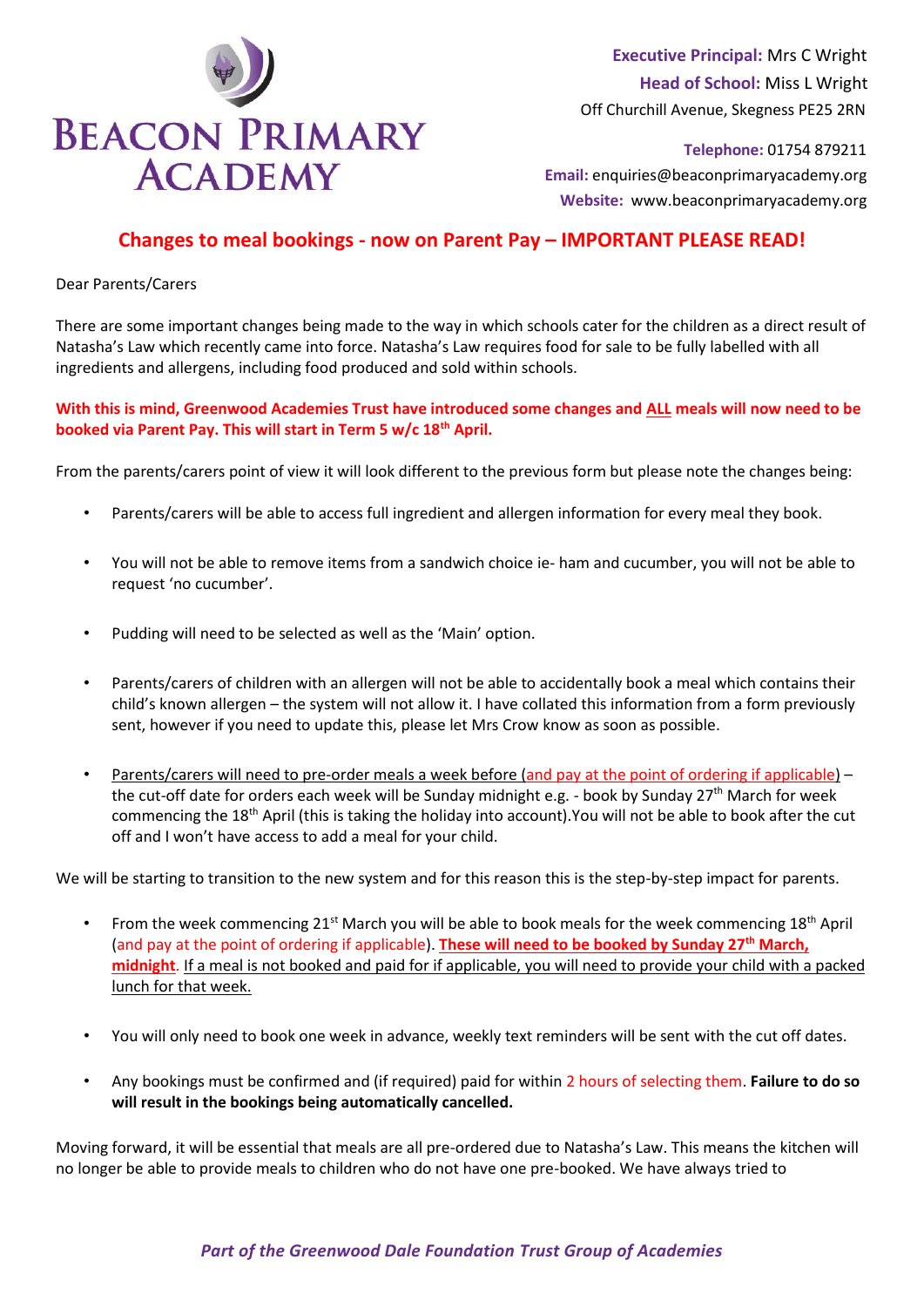accommodate but this will no longer be allowed. It is very important you choose meals that your child will eat as we will not be able to give them an alternative like we can currently.

Attached is a parental guide on how to book meals.

## Parent Pay – How to Pre-Order your child's meal choices *From 21st March 2022*

1.Go to www.parentpay.com and log in.

- 2. Select the child to make bookings for, this will bring you to your Payment Items (see below).
- 3. Click 'Book Meals and Places' .



4. Choose which week your are booking your childs menu for then click make or view bookings.



5. Menu selections: Book a meal by selecting from the menu choices shown.

Please note if your child has a food allergen (provided to school under Natasha's Law) and the ingredient is present in any meals provided by school, you will NOT be able to order that meal and the option will be greyed out.

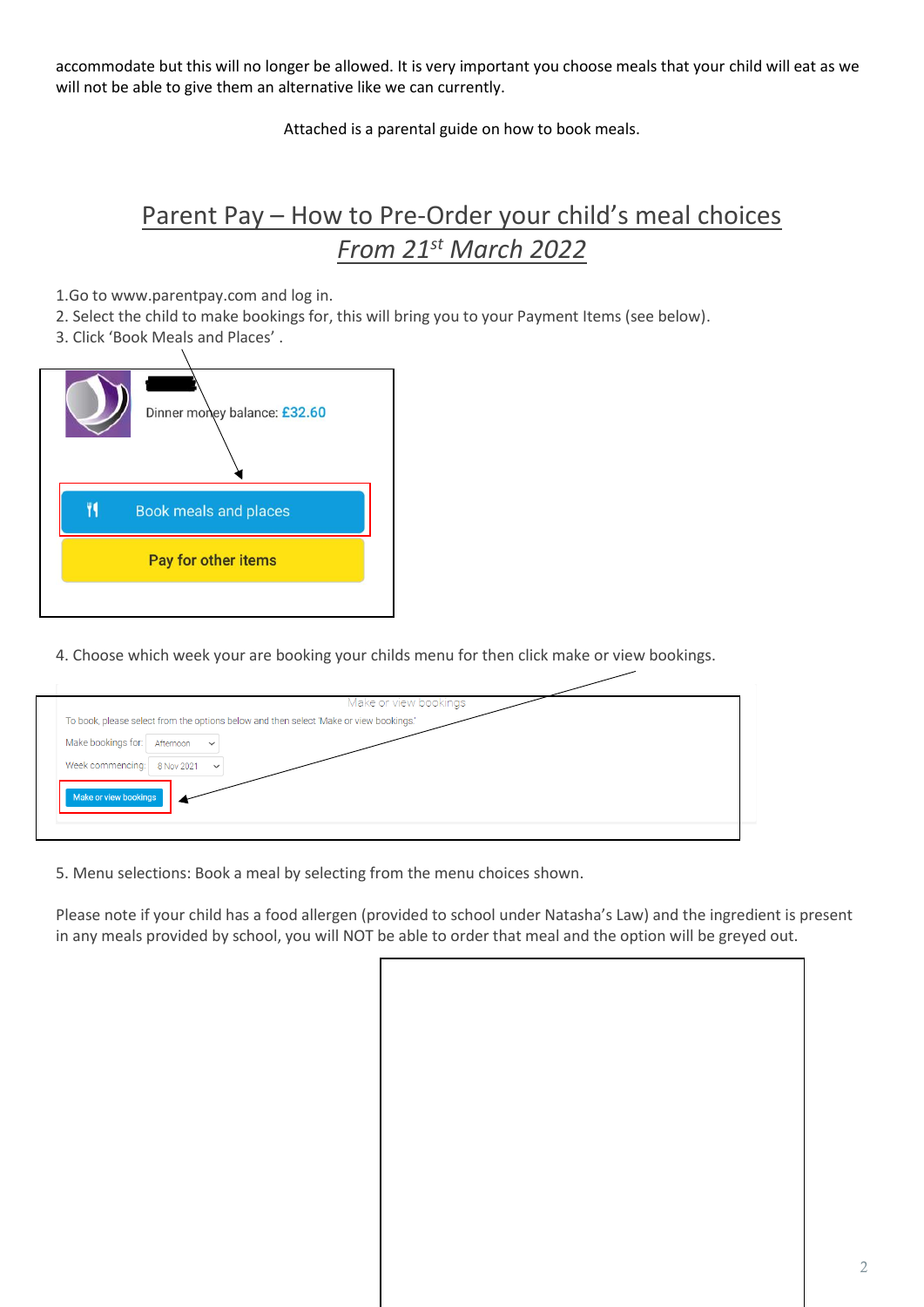|                                               |                                               | Lunch time selection                                 |                                                                                                                                                                                                                   |                                               |
|-----------------------------------------------|-----------------------------------------------|------------------------------------------------------|-------------------------------------------------------------------------------------------------------------------------------------------------------------------------------------------------------------------|-----------------------------------------------|
|                                               | result in unpaid bookings being cancelled.    |                                                      | PLEASE NOTE: When confirming your bookings, any Payment due must be paid within 2 hours. Failure to do so will<br>If your Payment due is zero (£0.00), simply confirm bookings and no further action is required. |                                               |
| Previous week                                 |                                               | <b>Week commencing</b>                               |                                                                                                                                                                                                                   | Next week                                     |
| Mon<br>11 Jun                                 | Tue<br>12 Jun                                 | Wed<br>13 Jun                                        | Thu<br>14 Jun                                                                                                                                                                                                     | Fri<br>15 Jun                                 |
| ✓<br><b>Cottage Pie</b>                       | Roast lamb and<br>mint sauce                  | Lasagne                                              | Sausage and<br>mash                                                                                                                                                                                               | Pepperoni pizza<br>and chips                  |
| Mushroom<br>risotto                           | ✓<br>Cheese and<br>tomato pasta<br>bake       | Red pepper<br>quiche                                 | Lentil, butternut<br>squash, and<br>spinach curry                                                                                                                                                                 | Cheese and<br>tomato pizza<br>and chips       |
| Jacket Potato<br>with a choice of<br>fillings | Jacket Potato<br>with a choice of<br>fillings | <b>Jacket Potato</b><br>with a choice of<br>fillings | <b>Jacket Potato</b><br>with a choice of<br>fillings                                                                                                                                                              | Jacket Potato<br>with a choice of<br>fillings |
| Seasonal<br>Vegetables                        | Seasonal<br>Vegetables                        | Seasonal<br>Vegetables                               | Seasonal<br>Vegetables                                                                                                                                                                                            | Seasonal<br>Vegetables                        |
| Salad Bar                                     | Salad Bar                                     | Salad Bar                                            | Salad Bar                                                                                                                                                                                                         | Salad Bar                                     |
| Cherry flapjack<br>✓                          | Jam sponge and<br>✓<br>custard                | Iced gingerbread                                     | Strawberry<br>✓<br>mousse                                                                                                                                                                                         | Chocolate chunk<br>cookie                     |
| Fruit and<br>yoghurt                          | Fruit and<br>yoghurt                          | Fruit and<br>yoghurt                                 | Fruit and yoghurt                                                                                                                                                                                                 | Fruit and yoghurt                             |
| Clear day                                     | Clear day                                     | Clear day                                            | Clear day                                                                                                                                                                                                         | Clear day                                     |

6. Make the required bookings.

7. A summary will be displayed at the bottom of the page with any previous unpaid bookings shown in red WARNING: Any bookings must be confirmed and (if required) **paid for within 2 hours of selecting them. Failure to do so will result in the bookings being automatically cancelled.** 

| <b>Oliver Hillier's Lunch time</b> |                         |
|------------------------------------|-------------------------|
| <b>Bookings added</b>              | 5                       |
| <b>Bookings cancelled</b>          |                         |
| Cost of new bookings               | £10.50                  |
| <b>Unpaid bookings</b>             | £0.20                   |
| <b>Payment due</b>                 | £10.70                  |
| Cancel                             | <b>Confirm bookings</b> |

8. Review the booking summary and select Confirm booking.

9. Any credit in your Parent Account will be used to pay for the meals. Any remaining cost can be paid by card or Visa Checkout by selecting the appropriate option.

|                               | Order summary                                   |        |
|-------------------------------|-------------------------------------------------|--------|
| Items:                        |                                                 | £10.00 |
| Total:                        |                                                 | £10.00 |
| Pay by Parent Account credit: | $-£0.00$                                        |        |
| Amount to pay:                |                                                 | £10.00 |
|                               | Pay by                                          |        |
|                               | <b>Bank Transfer</b><br>$\overline{\mathbf{2}}$ |        |
|                               | Visa<br>Change                                  |        |
|                               | Other payment method                            |        |
|                               | <b>Continue shopping</b>                        |        |